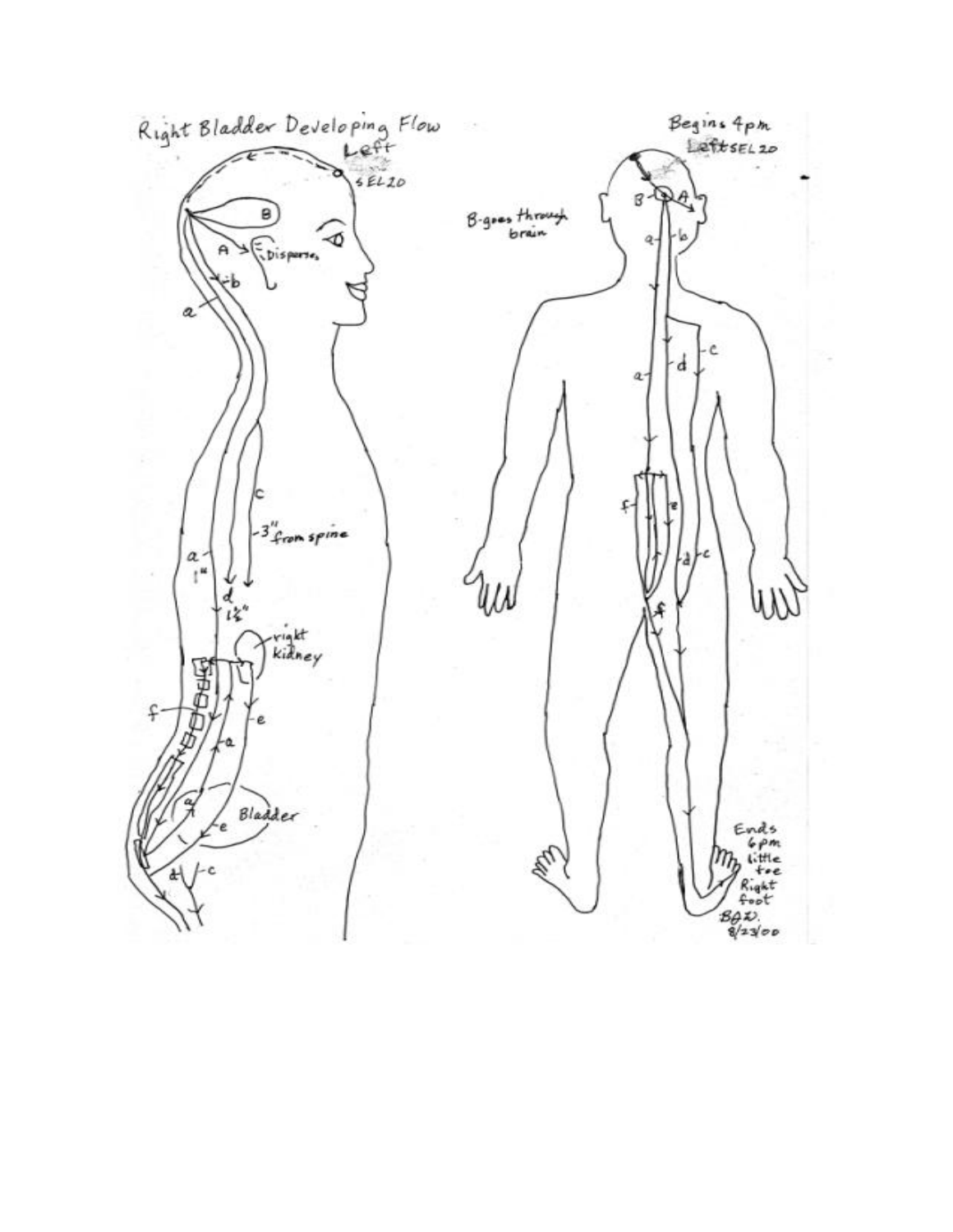## **RIGHT BLADDER DEVELOPING FUNCTION ENERGY**

 At 4 p.m., above the left eye at the front (anterior) corner of the hair line (top of forehead, just inside hair line) the **left** Small Intestine Developing Energy Flow becomes the **right** Bladder Developing Energy Flow.

It continues to flow diagonally toward the center/back top of the head, reaches the hair whorl at the back of the head on the Main Center line. At the Main Center line (on the top of the head, toward the back) one may feel a slight indentation at the hair whorl behind the crown charka. Here the left and right bladder flows meet, then go to the opposite side. At the hair whorl, the flow divides into "A" and "B"

(Note: if the right and left bladder flows do not meet in the center (at the hair whorl) there is disharmony and stress will manifest in the back.

Note: It was presented that the space between the close encounter of these two flows of energy at the hair whorl (Bindu chakra, Hindu philosophy) is the "gap" where the spark enters! The bladder flow was also described as portraying the four pillars of the head. The energy splits at the hair whorl, one portion going to the ear and the other deep into the brain.)

"A" flows into the right ear lobe and scatters. (More surface energy).

"B" flows into the right brain area (deep energy in the head) and comes out at the edge of the back of the skull. Follows the right side of the cervicals and branches into "a" and "b".

"a" goes vertically down the right side of back, about one inch from the spinal column, enters the coccyx and then into bladder. From the bladder, it turns inward at the coccyx and ascends toward the right kidney, separating into two branches "e" and "f".

"e" enters the kidney, comes out at the back of the kidney, and descends into the bladder and continues to descend.

"f" continues from the line that exited the kidney and descends along the lumbar spine, and emerges at the side of the coccyx, behind the anus, descends to back bend of knee and co-mingles with "c-d" and flows into center back of knee.

"b", at the top/back of the shoulder, separates into "c" and "d".

"d" descends about one and a half inches away from the spinal column (along the medial edge of the scapula going down the vertical muscle alongside the spine), descends to the ischium where it merges with "c".

"c" descends the outer side of the vertical muscles along the spine, about three inches from the spinal column (flows under the scapula), to the ischium where it merges with "d". From there the merged flow descends back of thigh to center back of knee where it merges with "f".

It continues to descend center/outer back of leg to lateral (outer) side of ankle, through the ankle